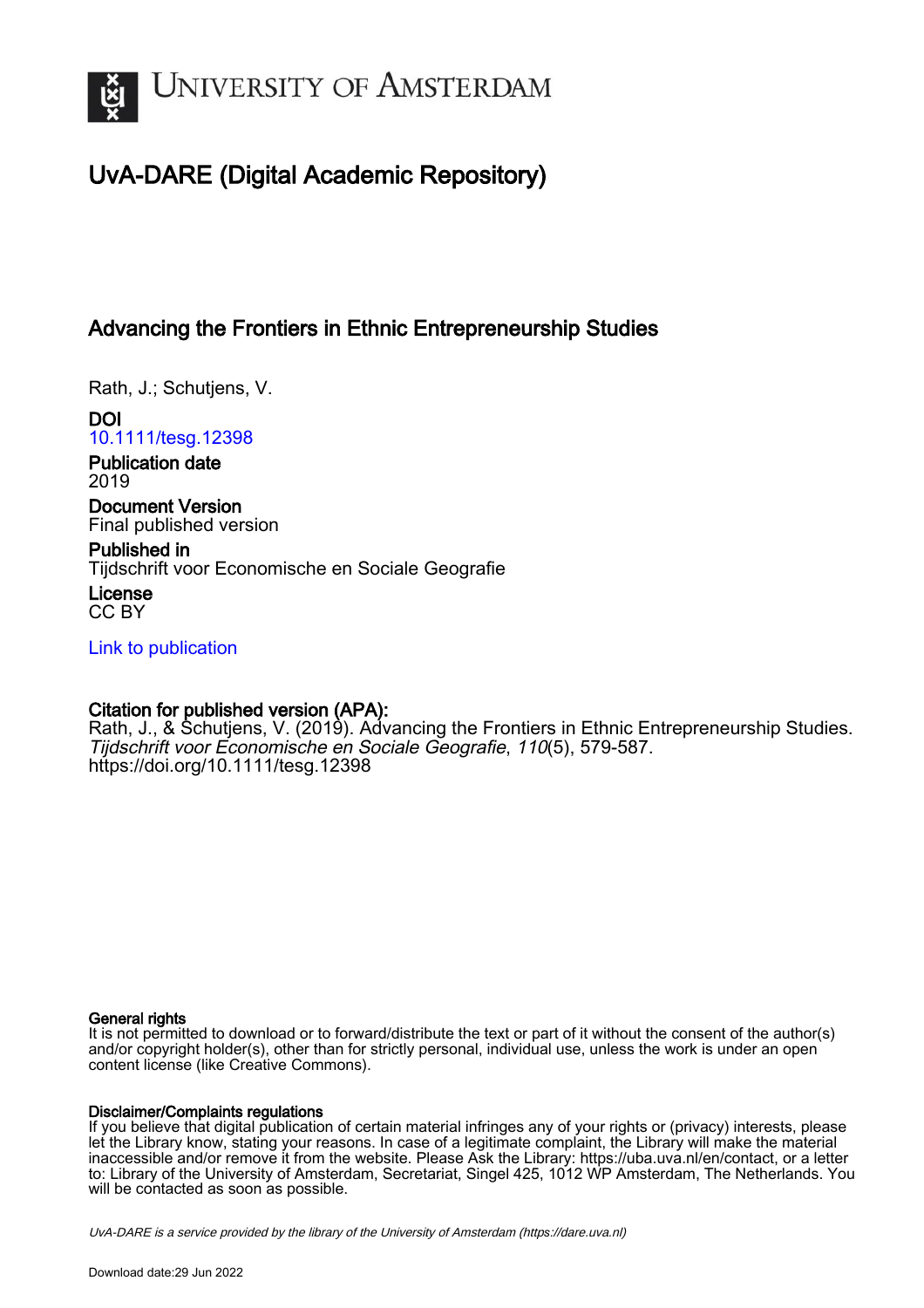# *COMMENTARY ON SPECIAL ISSUE*

## *ADVANCING THE FRONTIERS IN ETHNIC ENTREPRENEURSHIP STUDIES*

#### JAN RATH\* & VERONIQUE SCHUTJENS\*\*

*\*Department of Sociology and Center for Urban Studies (CUS) and the Institute for Migration and Ethnic Studies (IMES), University of Amsterdam (UvA), Amsterdam, the Netherlands. Email: j.c.rath@uva.nl \*\*Department of Human Geography and Spatial Planning, Faculty of Geosciences, and Centre for Academic Teaching, Utrecht University, Utrecht, the Netherlands. Email: [v.a.j.m.schutjens@uu.nl](mailto:v.a.j.m.schutjens@uu.nl)*

Received: June 2019; accepted October 2019

#### **ABSTRACT**

**The proliferation of ethnic entrepreneurship varies not only from country to country, but also from sector to sector, from city to city, and – within cities – from neighbourhood to neighbourhood. In evaluating the interrelationship of ethnic entrepreneurship and urban governance, we discuss three specific points: ethnic variety and varieties; spatial levels in opportunities and constraints; and urban governance and institutions. In analysing the literature and positioning the four special issue articles in a spatiality-governance framework, we identify 'roads less travelled'. Finally, we suggest scholars to move forward along five distinct pathways.**

**Key words: ethnic entrepreneurship; mixed embeddedness; urban politics; governance; scalar levels**

#### **INTRODUCTION**

The rise of neo-liberalism as the central principle to organise modern societies in general and their economies in particular has coincided with a re-appraisal of the self-employed entrepreneur. The pundits of neo-liberalist economies heralded this re-appraisal in believing that entrepreneurialism is beneficial both for the individuals themselves and for society as whole (Wennekers & Thurik 1999; Vivarelli 2013). And indeed, despite scholarly predictions that the small-business sector would decline and eventually totter into oblivion, there is evidence that most advanced economies have been witnessing a substantial growth of the number of small businesses and the number of self-employed entrepreneurs (Dvouletý 2018; GEM 2018).

In the same period, globalisation entered a new phase, connecting ever more local and regional economies. In a world increasingly characterised with what has been dubbed a compression of time and space (Harvey 1990; Massey 1994), the international mobility of capital and goods and of people has become the new normal – the recent nativist and protectionist backlashes notwithstanding. Fact is that most economically advanced countries and especially the bigger cities therein have received large numbers of newcomers who have come to stay and who – for a shorter or longer term – have created migrant minority communities of all sorts.

These two important developments – the proliferation of neo-liberal economies and international migration – come together in the small business sector. While the vast majority of

Tijdschrift voor Economische en Sociale Geografie – 2019, DOI:10.1111/tesg.12398, Vol. 110, No. 5, pp. 579–587.

The copyright line for this article was changed on 6 January 2020 after original online publications.

<sup>© 2019</sup> The Authors. Tijdschrift voor Economische en Sociale Geografie published by John Wiley & Sons Ltd on behalf of Royal Dutch Geographical Society / Koninklijk Nederlands Aardrijkskundig

This is an open access article under the terms of the Creative Commons Attribution License, which permits use, distribution and reproduction in any medium, provided the original work is properly cited.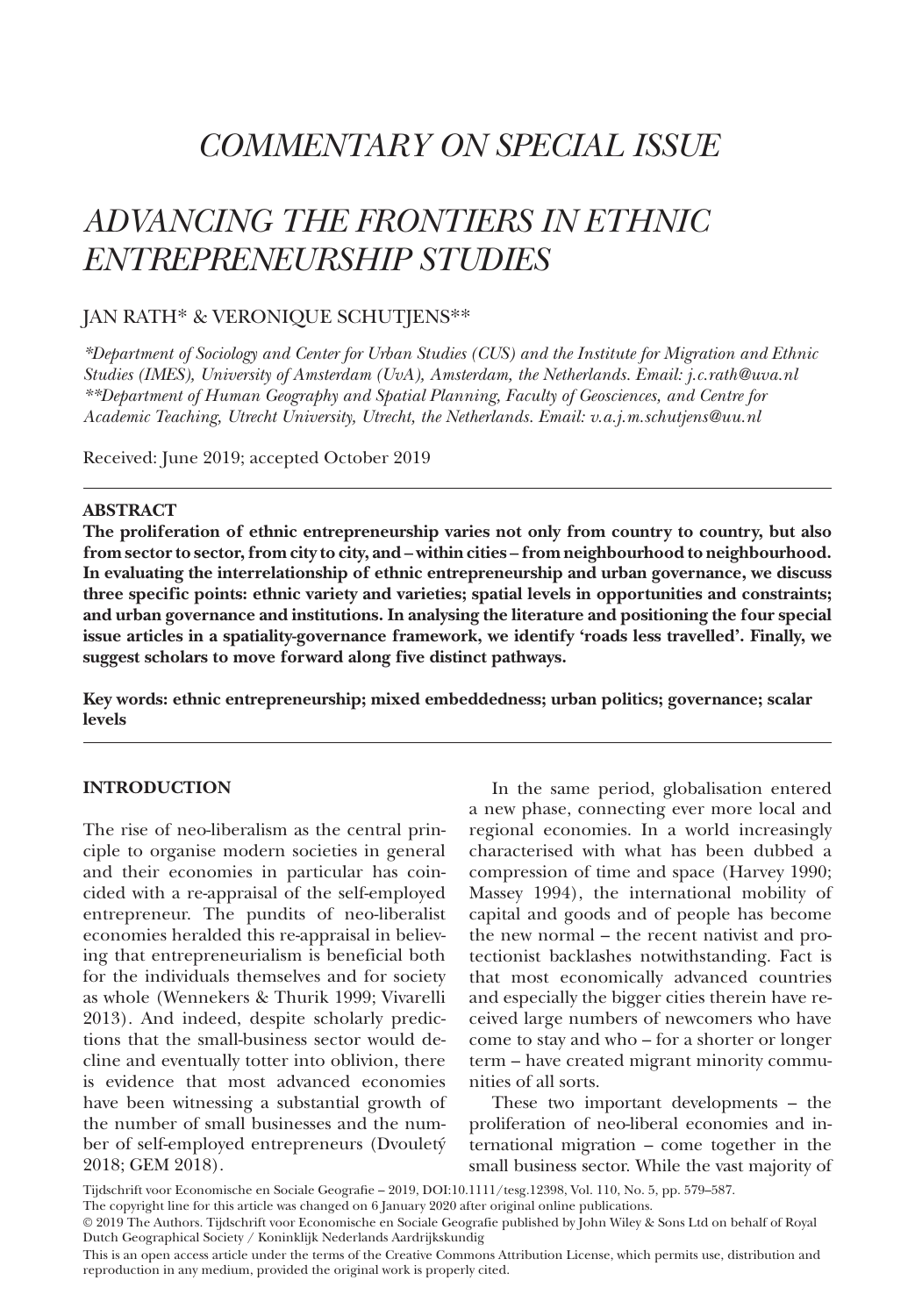international migrants are economically active as wageworkers (i.e. salaried employees) in the countries of destination, a small but significant number has chosen to take an entrepreneurial route and become self-employed. Especially in Western countries, ethnic entrepreneurship has grown at a quick pace. Overall, about 12–13 per cent of all foreign-born migrants in OECD countries are self-employed (OECD 2011). Across these countries the differences are substantial. In the US and Canada and several North European countries, the self-employment rates among foreign-born migrants and natives are comparably similar. But in Australia selfemployment is far more prevalent among foreign-born migrants than among natives. The same can be observed in Eastern European countries, but in Southern European ones (Spain, Portugal, Italy, and Greece) the opposite holds true (OECD 2011). Coduras Martínez *et al.* (2013) showed that also globally, immigrant entrepreneurship rates vary widely. Moreover, a huge body of research has shown that the proliferation of ethnic entrepreneurship varies not only from country to country, but also from sector to sector, from city to city, and – within cities – from neighbourhood to neighbourhood.

These variations are centre stage in the special issue articles this contribution discusses and elaborates on, in order to identify future research pathways. How to understand and explain them? The guest editors and other contributors to this special issue set out to demonstrate that *urban governance* matters to ethnic entrepreneurship, and they hit upon the arduous task to explore the nitty gritty of these processes. Rightfully so, as studies on the (urban) spatiality of ethnic entrepreneurship are thin on the ground. The majority of studies are based in cities, but mostly the 'urban' is not problematised but just presented as part of the background. Min's (1988) work on Korean enterprises in Atlanta is a case in point. One could argue that Atlanta could be replaced by Denver, Lexington or Hicksville, for the study it does not seem to matter. Several others authors, however, have tried to unpack the urban forces at work: Light and Rosenstein (1995), Li (1998), Rath (2002), Pang & Rath (2007), Aytar & Rath (2012); Zukin *et al.* (2015); Rath *et al.* (2017); and so forth. Some even set out to approach the spatial dimensions of ethnic entrepreneurship in a more theoretical

way, such as Aldrich *et al.* (1981) and Rekers & van Kempen (2000). The contributions to this special issue might stimulate other scholars to follow their tracks in disentangling urban politics on ethnic entrepreneurship. But before we give suggestions for academic pathways in this respect, we shortly discuss three specific points that are crucial to understand the complex interrelationship between ethnic entrepreneurship and urban governance. Although the special issue contributors have more or less explicitly touched upon these points, we feel that actually articulating three 'dimensions of diversity' will help to further develop the field.

#### **UNPACKING THE 'ETHNIC'**

While it is recognised that the broad category of 'migrant entrepreneurs' comprises a host of different subgroups (Dheer 2017), within the literature on 'ethnic entrepreneurs' they are still often portrayed in a homogeneous and one-dimensional way. It is often taken for granted that foreign-born immigrants serve their own community – an 'ethnic community', of course – with ethnic products or services and that in so doing they develop 'ethnic markets'. These entrepreneurs are assumed to dispose of unique 'ethnic' resources which serve to place them in a relatively favourable position: they are culturally endowed to entrepreneurship, they have ethnic ties that can easily be mobilised, they have ethnic ways of running a business, and of course a loyal customer base of co-ethnics, a set of co-ethnic suppliers, and co-ethnic staff. In the same vein, many ethnic entrepreneurs have little or no social contact with people outside their own group, and this never changes. This thinking in ethnic categories, however, is rather reductionist. But close observation reveals that most entrepreneurs have a mixed and gendered network comprising coethnics, other migrants and mainstream people, and that these networks continuously change. They become thicker or thinner or spread out and assume different spatial bases. Furthermore, the social relations can become many-stranded or single-stranded or take on a different meaning (Lamine *et al.* 2015). Also the nature and thickness of their networks, whether or not it is intended, increase or decrease.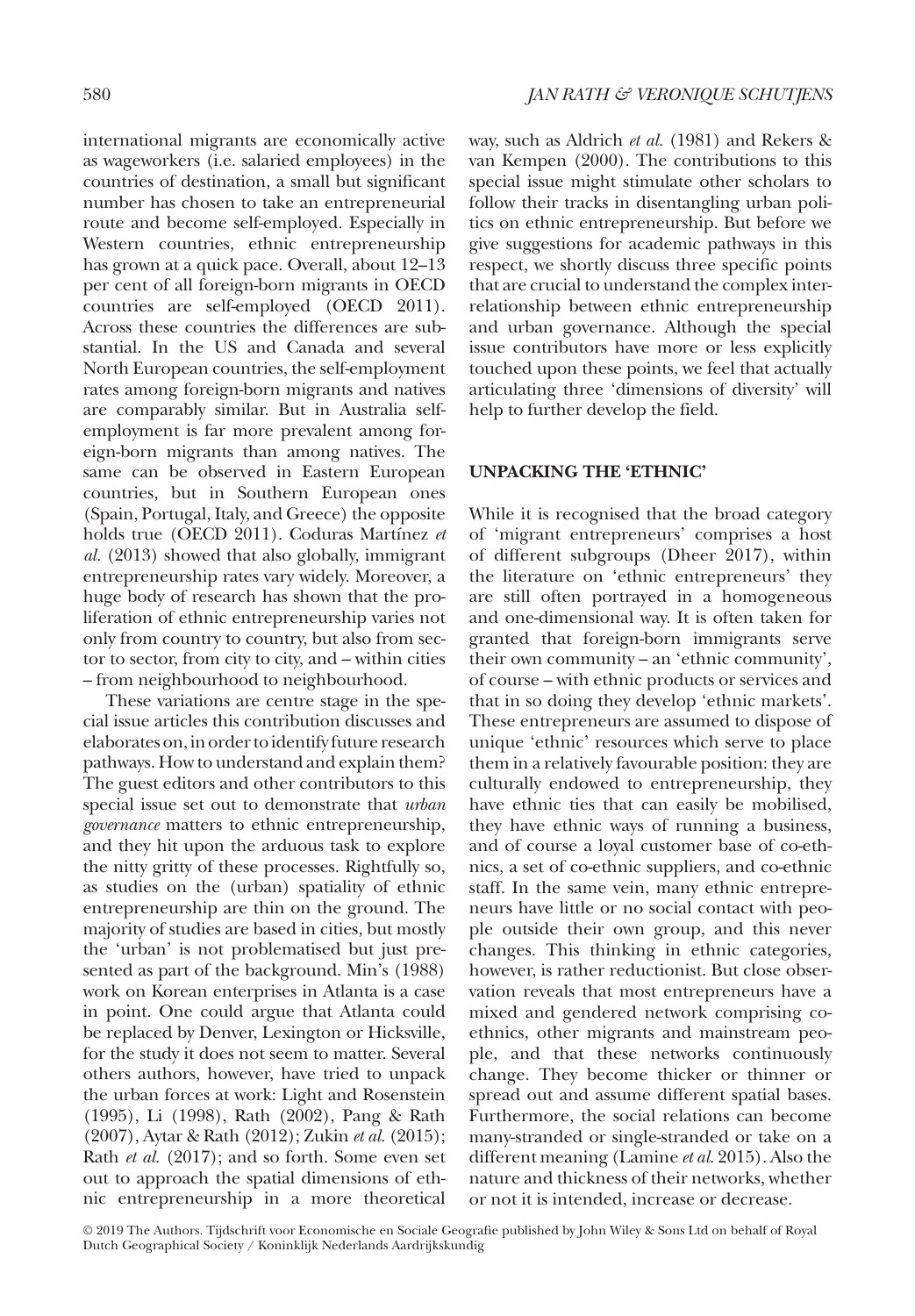This static, one-dimensional, and therefore simplistic view on ethnic entrepreneurs and their resources coincides with a positive take of self-employment as a viable route to upward social mobility (Sanders & Nee 1996; Zhou 2004). Here too, the emphasis is on the positive effects of ethnic resources in funnelling migrants into entrepreneurship, which in turn might result in a strong pillar of urban regeneration (Parzer & Huber 2015). Schmiz however (this issue), questions this pillar and makes clear that the marketability of ethnic groups and thus of ethnic neighbourhoods, widely differs within one city. Accordingly, we believe that there are no reasons to a priori assume that entrepreneurship would work for all migrants or would be beneficial for society as a whole. In fact, considering the plight of marginal ethnic entrepreneurs, one wonders whether they made the right choice (see also Jones *et al.* 2014).

Our point is that the ethnic dimension cannot be taken for granted, and that more structural factors are always in play. Specific circumstances may foster the mobilisation of ethnic resources and may make its use feasible and rewarding, but none of this is automatic. As such, we have to acknowledge account the enormous diversity in ethnic entrepreneurship and their strategies.

#### **SPATIALITY GOES BEYOND THE URBAN**

Despite the growing academic interest in the proliferation of ethnic entrepreneurship and its processes, drivers and consequences, the spatiality of these phenomena has been rather neglected (Wang 2013). This is the more remarkable in the light of the rise of the current debates about the interaction of various spatial levels in migration studies in general (Waldinger 1996; Glick Schiller & Çağlar 2009). At best, there are studies focusing on neighbourhoods with high concentrations of ethnic minorities, but many of those studies fit within the traditional niche and culture approach to ethnic entrepreneurship. In many of those cases, the spatial context is treated as a mere context, that is: as part of the decor. Only since the interactive approach to ethnic entrepreneurship gained weight, structural opportunities and constraints in spatial contexts were taken into account (Ward 1987). The opportunity structure

is obviously spatial in nature – streets, blocks, neighbourhoods, and cities constitute different economic and institutional settings for the successful creation and development of enterprises (Kloosterman 2010). However, also here diversity is key, as opportunity structures differ from one block, street or district to another, reflecting the multilevel spatial arenas in which entrepreneurs are embedded.

Specific urban or regional cases, studied in isolation, have for long dominated the empirical literature on ethnic entrepreneurship (Min 1988; Pang & Rath 2007; Jones *et al.* 2014; Riva & Lucchini 2015). There are few exceptions, though; comparisons between neighbourhoods regarding ethnic entrepreneurs' networks (El Bouk *et al.* 2013); between-city comparisons of opportunities and potential of ethnic entrepreneurs (Rath 2002; Räuchle & Schmiz 2018); and ethnic neighbourhoods' leisure and consumption attractiveness (Aytar & Rath 2012).

We argue that spatial studies in investigating the politics of both ethnic entrepreneurship and its drivers have taken on two forms: (i) studies integrating driving forces of entrepreneurship at different spatial levels; and (ii) studies offering a comparison of one particular spatial setting to another.

First, opportunity structures at different spatial levels interact which makes it hard to disentangle market mechanisms and policies and politics active at one specific spatial level only. Already in the early 1990s, authors recognised the trickling down effects of globalisation and internationalisation, playing out differently in different locations (Rekers & van Kempen 2000). On the one hand, sectoral shifts in the global economy and the related relocation and outsourcing patterns of manufacturing have strongly impacted labour market opportunities for migrants at the local level. On the other hand, urban economic, housing and zoning policies have enticed gentrification processes in several urban neighbourhoods, which means changing market opportunities for entrepreneurs – ethnic ones included – to deal with or to discover and take. In conceptualising the interdependency of different spatial contexts in their effect on ethnic entrepreneurship, one should also recognise the major importance of international linkages on local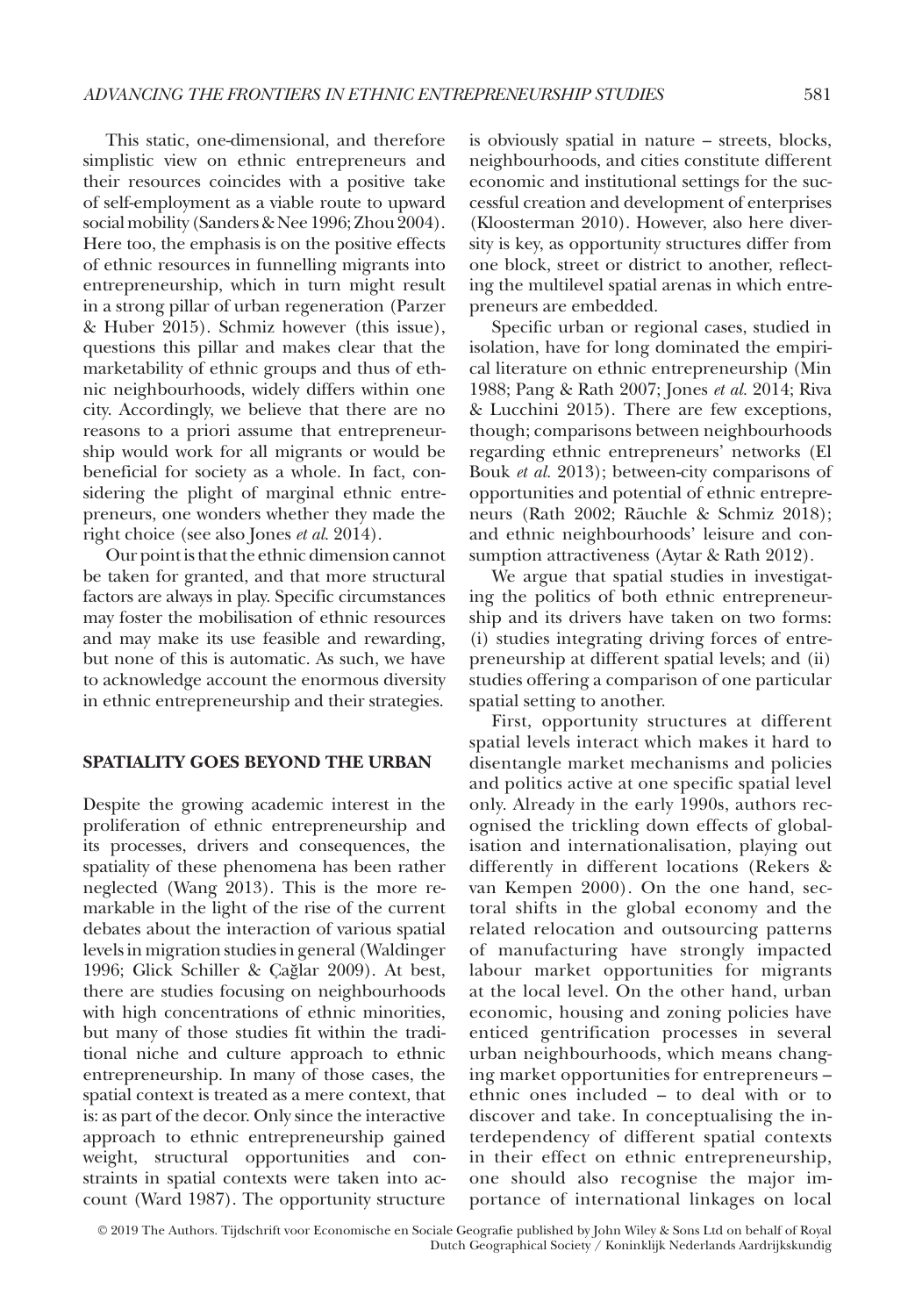ethnic entrepreneurial activities. Portes's *et al*. (2002) pioneering work on the importance of cross-cultural relations on ethnic entrepreneurs evoked a new line of research on transnational dimensions of ethnic enterprise with multi scalar findings, such as influences of the home country and even the home region on international linkages of ethnic entrepreneurs (Smans *et al.* 2014); and third country ethnic contacts impacting on local ethnic entrepreneurship (Solano 2016). Thus, as Solano (2016) stated, ethnic entrepreneurs are affected by economic, political and institutional settings at multiple spatial scales. The content of policies might substantially differ between spatial levels and sometimes even contrast each other (Bauböck 2003).

Second, there are substantial differences in the constraints and opportunities migrants encounter in their entrepreneurial endeavors on one particular spatial level. For instance, the number and type of direct competitors, the access to finance, support and the availability of business premises and zoning regulations may vary enormously between neighbourhoods, or even between urban blocks or streets – let alone between these local business arena's neighbourhoods in different cities or municipalities. International comparative empirical studies have shown that the prevalence of entrepreneurship widely differs between countries, not only due to varied labour market opportunities and economic growth rates (Coduras Martínez *et al.* 2013), but also to differences in formal and informal (institutional) arrangements. These can be administrative barriers, length and complexity of entry procedures, and the cultural attitude towards and recognition of entrepreneurship, and even the interaction between formal and informal institutions may play out differently for entrepreneurial behaviour in different countries (Dheer 2017).

#### **DIVERSE GOVERNANCES AND DIFFERENTIAL EFFECTS**

The emergence of entrepreneurial opportunities and the concomitant development of entrepreneurial trajectories, to be sure, do not happen in an institutional vacuum. On the contrary, markets, including so-called

liberalised markets, are always regulated in one way or another. This is manifested in different ways, ranging from tolerance towards illicit practices to positive action and business support programmes. There is, moreover, tax regulation, health and security regulation; sometimes zoning laws or business improvement schemes are in place. The policy context in which ethnic entrepreneurship develops and the institutions that govern it are evidently relevant for the present study. For the record, all institutional arrangements are not given, but are man-made. Next, to be sure, regulation is not just a matter of repression and constraining, but also of enabling. Both sticks, sermons and carrots are forms of regulation, since they affect the market and ultimately, behaviour of economic agents. Engelen (2001) points to the distinction between legislation and regulation. The term regulation should not be taken as a mere synonym for state regulation. In fact, various modes of regulation exist, from formal to informal, and various agencies are involved in regulatory processes, ranging from state agencies (local, national, regional or supranational) to non-profit organisations and voluntary associations. Regulatory frameworks can be imposed or enforced, or may be based on voluntary action. Economic actions are always, in one way or another, regulated, even in cases when legislation per se seems non-existent as in the informal economy. It should be noted that regulation does not necessarily imply actions and interventions; regulation sometimes boils down to non-actions that also impact ethnic entrepreneurs' opportunities.

There is a feedback mechanism, for sure, as ethnic entrepreneurs both individually and collectively inform or even over time change regulatory systems and legislation. However, this feedback loop – between structure and agency – highly depends on power structures, openness of regulatory systems and of course, the strength and drive of entrepreneurial agency. Above all, this system change takes root slowly.

#### **POSITIONING THE SPECIAL ISSUE ARTICLES**

The complex interdependency of spatial contexts might blur the potential effects of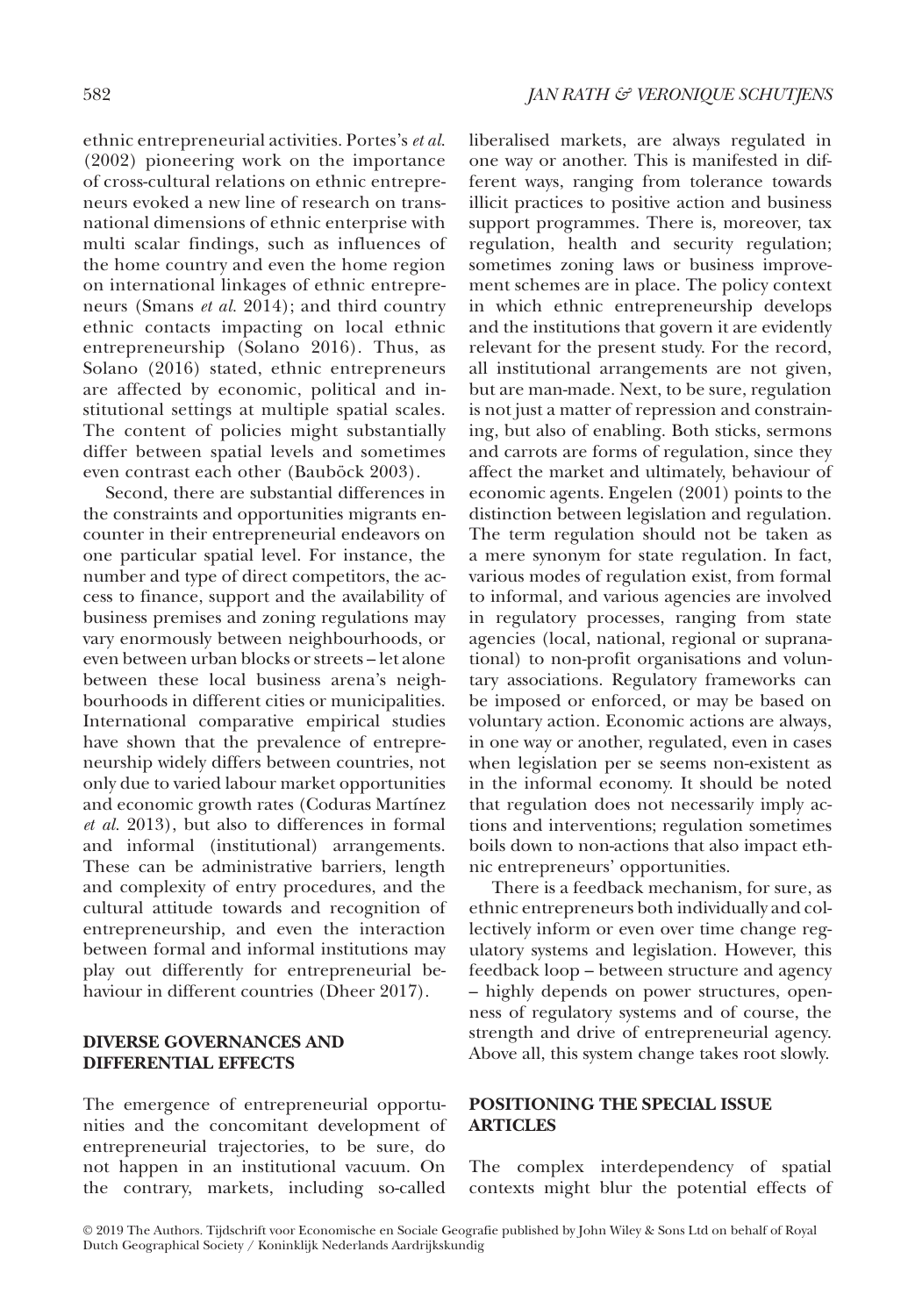governance, policies and politics at specific spatial scales on ethnic entrepreneurship. Furthermore, to what extent these different governances turn out to be crucial in either hindering or facilitating ethnic entrepreneurship or ethnic economies, is often difficult to assess. However, we attempt to roughly categorise the four contributions in this special issue along these two dimensions. At the *vertical* axis, we have placed the dichotomy in incorporating factors from contrasting spatial levels in studies on ethnic entrepreneurship. This might be the empirical study of urban entrepreneurship at the street block level, taking into account the actual market structure, such as the number of direct competitors or local demand. This would represent the bottom end of the vertical axis. Some local entrepreneurs actively build and use a transnational network in developing their business and sometimes even their markets – an in-depth analysis of these global linkages would then encompass also the top end of the scale. The *horizontal* axis then represents entrepreneurial studies' findings on the way governance and regulations from different spatial levels influence entrepreneurship. In this special issue, focusing on governance, we are particularly interested in regulatory systems that hinder or facilitate ethnic entrepreneurship (visually, from left to right respectively). We may tentatively position the four contributions in this special issue along these axes.

The contribution of Schmiz, positioned in the figure below the city level, targets two suburban Toronto neighbourhoods, and highlights the urban politics to steer neighbourhood development via business improvement areas (BIA). Marketability via BIA policy varies between both neighbourhoods, resulting in a highly attractive Chinatown and subsequent tourist investments, versus the limited branding potential of the more diverse Little India neighbourhood. In both cases the BIA tools itself tend to facilitate and serve business communities, which results in placing this contribution at the right side of horizontal axis, although the branding and BIA effects are endangering Little India's profile because of heterogeneous and conflicting interests of neighbourhood residents and stakeholders.

The contribution of Räuchle & Nuissl goes beyond the urban or metropolitan level and compares local contexts for migrant economies in two suburban cities. In a top-down approach on migrant economies, that is, without looking at ethnic entrepreneurial agency itself, the authors highlight the governance arrangements for ethnic entrepreneurs and the perceptions of local stakeholders. After addressing the economic, political and sociocultural local contexts, they conclude that migrant economies in medium-sized cities are less seen as 'assets' or 'resources' in urban development, resulting in less political support than in metropolitan areas. In these small-scale cities, the local opportunity structure seems to be less important for the development of migrant economies – instead, the traditional individual entrepreneurial competences and neo-liberal entrepreneurial drivers (markets, prices and competition) are in the lead. In suburban contexts, the answer to their research question: 'how the local context fosters or hinders migrant economy development' seems to be 'the local context has only limited effect'. That is why we would position this paper at the middle of the horizontal axis, however, above the 'city' level.

Ülker's article describes the role of the Berlin yellow pages directory in the representation and strategies of ethnic/migrant entrepreneurs, in particular the Turkish business community. As locality as such is no central part of the paper, in the sense that Berlin is studied as a whole and no specific neighbourhoods or other cities are evaluated, we would position this paper in a relative flat oval. As the paper focuses on self-representation of migrants, it only relates to the symbolic economy at the actor or individual level. However, as self-identification in advertisement strategies clearly serves the communication of information and knowledge among the Turkish community, both customers and producers, it indirectly also links to branding strategies of cities and neighbourhoods. Ülker shows that 'locality' is used in the specific communication strategies of Turkish entrepreneurs with which they both strengthen existing or develop new networks, and build self-images. In advertisements, ethnic entrepreneurs tend to relate their business activities to particular urban settings, such as historical spots or industrial business sites, and as such strategically

<sup>© 2019</sup> The Authors. Tijdschrift voor Economische en Sociale Geografie published by John Wiley & Sons Ltd on behalf of Royal Dutch Geographical Society / Koninklijk Nederlands Aardrijkskundig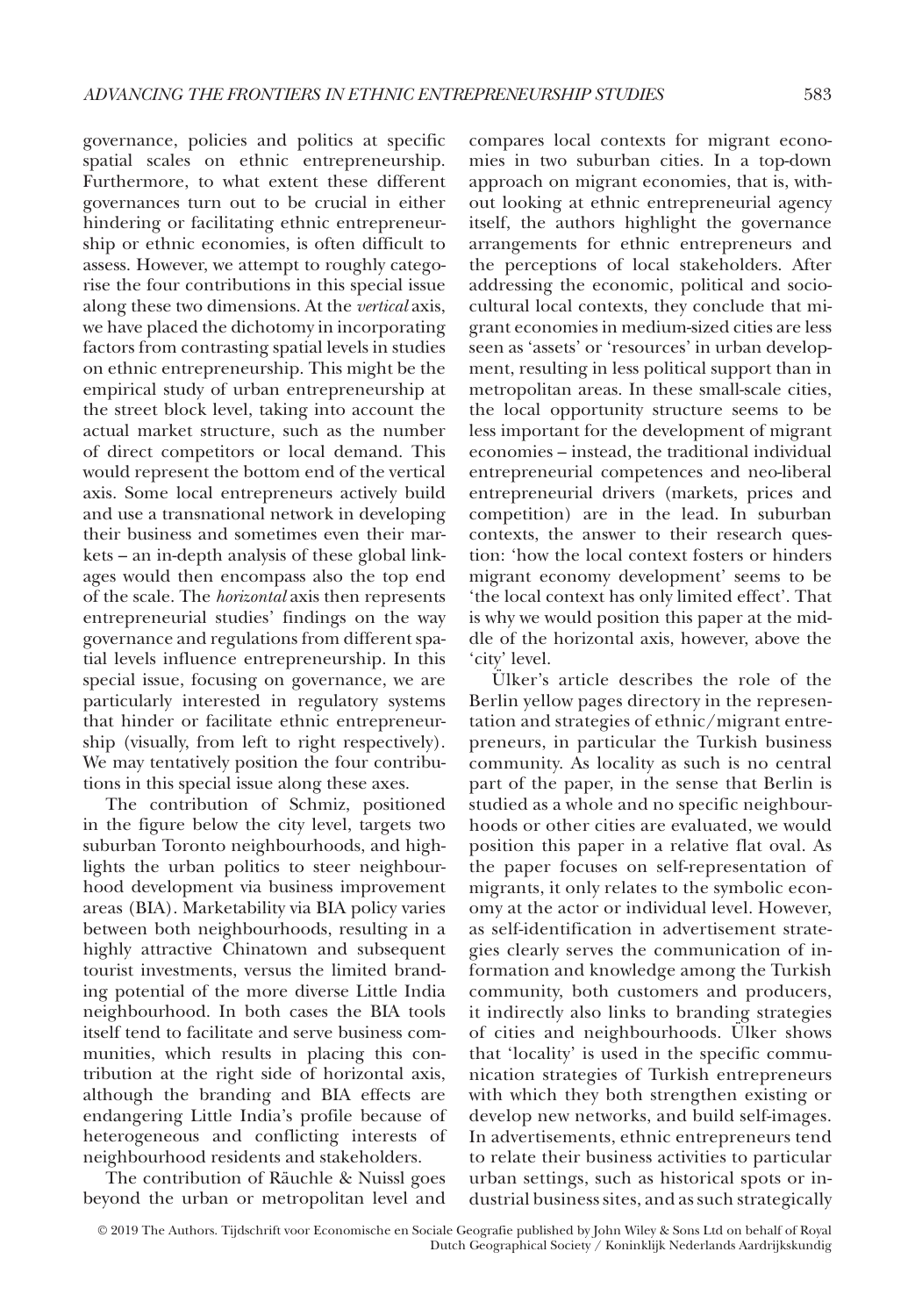construct a 'neighbourhood' identity. The yellow pages directory clearly facilitates and strengthens ethnic entrepreneurial agency.

The contribution of Zhuang, comparing ethnic place making practices in urban and suburban Toronto neighbourhoods, emphasises the need for close interaction between ethnic entrepreneurs and other local stakeholders. Particularly in suburban neighbourhoods, the lack of policy and institutional support, and planning flexibility, seems to hinder ethnic entrepreneurial participation in designing and managing local public spaces. It concludes that local policy and regulatory practices in suburban areas neglect ethnic entrepreneurial agency and its potential role in revitalising ethnic neighbourhoods, serving ethnic communities, and understanding community needs. With its emphasis on regulatory restrictions, we position the paper along in the bottom-left of our scheme.

#### **NEW RESEARCH PATHS**

Building on both our arguments for acknowledging a threefold diversity and the positioning of the special issue contributions,

we envision five challenging paths to study ethnic entrepreneurship. The first two paths relate to extending the spatial focus in research, visualised in Figure 1 by the poles of the vertical axis.

A first suggestion is *moving beyond city boundaries.* The polar ends of the spatial scale are still untouched: there is room for more block-level and for more global studies in comparative studies on ethnic entrepreneurship. As Räuchle & Schmiz (2018) suggest, methodological nationalism has to be overcome by transnational comparisons of not only urban, but also sub-urban or even neighbourhood migrant economies or entrepreneurship. Another spatial research suggestion is to *move beyond the metropolis* and explore rural and peripheral areas. This special issue pioneers in empirical comparative investigations on migrant economies on multiple scalar levels. It encompasses studies within large cities, but also investigations of suburbs or even smaller towns. However, ethnic economies at the level of neighbourhoods exist also in smaller municipalities, or even more rural villages (Webster 2017). Uncovering the conditions for specific ethnic entrepreneurial environments and its potential in non-metropolitan neighbourhoods or



Figure 1*. Position of the four special issue contributions according to policy regulatory effects and spatial scope addressed. [Colour figure can be viewed at [wileyonlinelibrary.com](www.wileyonlinelibrary.com)]*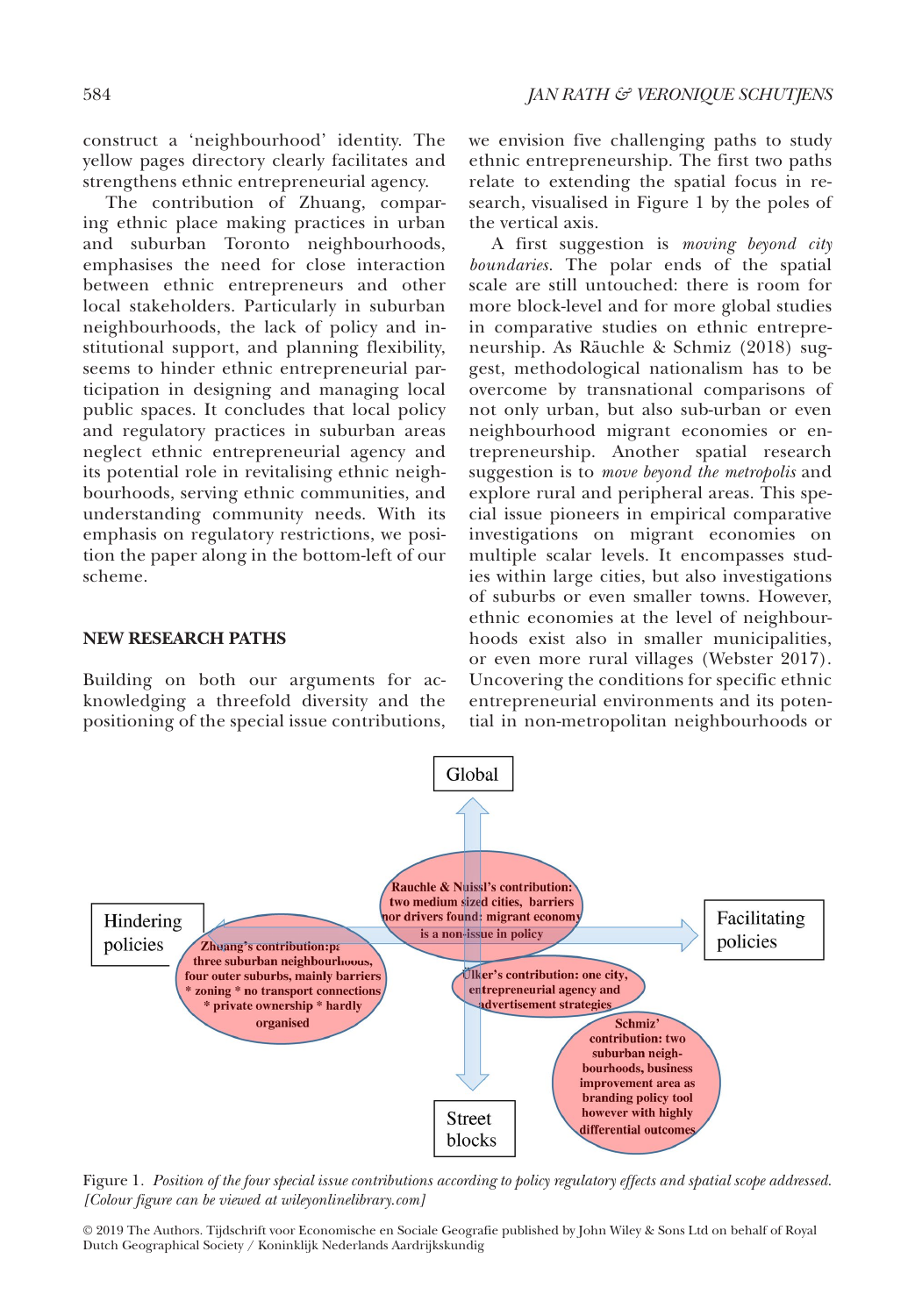districts, and comparing them to metropolitan neighbourhoods, may enrich our understanding of the varied interaction between local and sub-local governances and its impact on entrepreneurs and their firms. In the same vein, however directed at higher spatial scales, Dheer (2017) advocates cross-country studies of ethnic entrepreneurship, enabled by recent worldwide data collections.

A third and fourth path acknowledges differential effects of spatiality and governance and methodological advances. In *moving beyond the start-up*, the research focus would divert from firm creation incentives towards conditions for firm survival and small business. Starting an entrepreneurial venture is already a major accomplishment, with the opportunities and threats on both the market, institutional and finance dimensions. We envisage case studies and comparisons of start-ups support infrastructures. However, to successfully run the business, and face challenges in the business and its environment over time, calls for an even wider range of entrepreneurial strategies. All business owners, ethnic and native entrepreneurs alike, have do deal with multiple stakeholders with as many interests, influences and policies. What is more – not only the stakeholders themselves, but also their strategies and governance structures may change over time. There is an urgent need for longitudinal studies, instead of cross-sectional ones, to understand dynamic interplay between firms, markets and governance or politics and the varied but also ever changing strategies entrepreneurs adopt (Schutjens 2013; Wang 2013). In other words, we can only give true credit to agency when we analyse and understand agent strategy and its drivers and outcomes over time. This would also mean that particularly the long-term effects of policies hindering or facilitating entrepreneurship (see the horizontal axis in Figure 1) can be discerned and unravelled. Furthermore, in line with Dheer (2017), we suggest that we need more insight in the extent to which decision-making and strategy differs between ethnic and native entrepreneurs. Related to this, we believe that research should go beyond just describing or mapping the state of ethnic entrepreneurship and the governance thereof. This is strongly related to a fourth proposed research path: *moving*  *beyond description*. While a thorough description of the context of ethnic entrepreneurship and a detailed comparison of different contexts is important, in-depth analyses of the complexity of starting and successfully running an ethnic enterprise are needed (Wang 2013). A creative application of a host of different research methods is then required as quantitative analyses might reveal structural and persisting patterns in startup rates or survival chances of ethnic enterprise and entrepreneurs (Beckers & Blumberg 2013; Schutjens *et al.* 2017;), or even correlations with contextual factors, the use of qualitative methods renders the opportunity for explanation and (self) evaluation. We call for multi-method approaches to acknowledge both generalisations and uniqueness of ethnic entrepreneurship. Furthermore, we agree with Dheer (2017) that only a multi-level approach might rightfully unveil the nested structure of the many contexts in which entrepreneurs find themselves: the home country, host country, ethnic or social group, neighbourhood, family. The mixed embeddedness concept that acknowledges that ethnic entrepreneurs are embedded in both social contexts and opportunity structures, could be one way to operationalise such a multi-layered approach (Kloosterman & Rath 2001). While in quantitative research multilevel approaches of entrepreneurship are on the rise (Audretsch *et al.* 2018), for qualitative research this would mean data collection of contexts and persons in multiple social arenas in which the entrepreneur is embedded (Rath 2002).

Finally, we believe a promising research pathway in the rich field combining ethnic entrepreneurship and urban politics would be to explicitly explore the reversed effect: *moving beyond one-way impact*. The multilevel context of ethnic entrepreneurship, as stated above, might wrongly suggest a passive role of entrepreneurs, nested in social and economic structures. However, as agents they are able to change contexts and opportunities, with bottom-up initiatives (like the Turkish entrepreneur Metin Irmak in Ülker's contribution in this issue) or with collective actions of multiple peers (the BIA board composition and strategy, Schmiz in this issue). Entrepreneurs create demand, markets and market opportunities, and inter-firm ties and the exchange of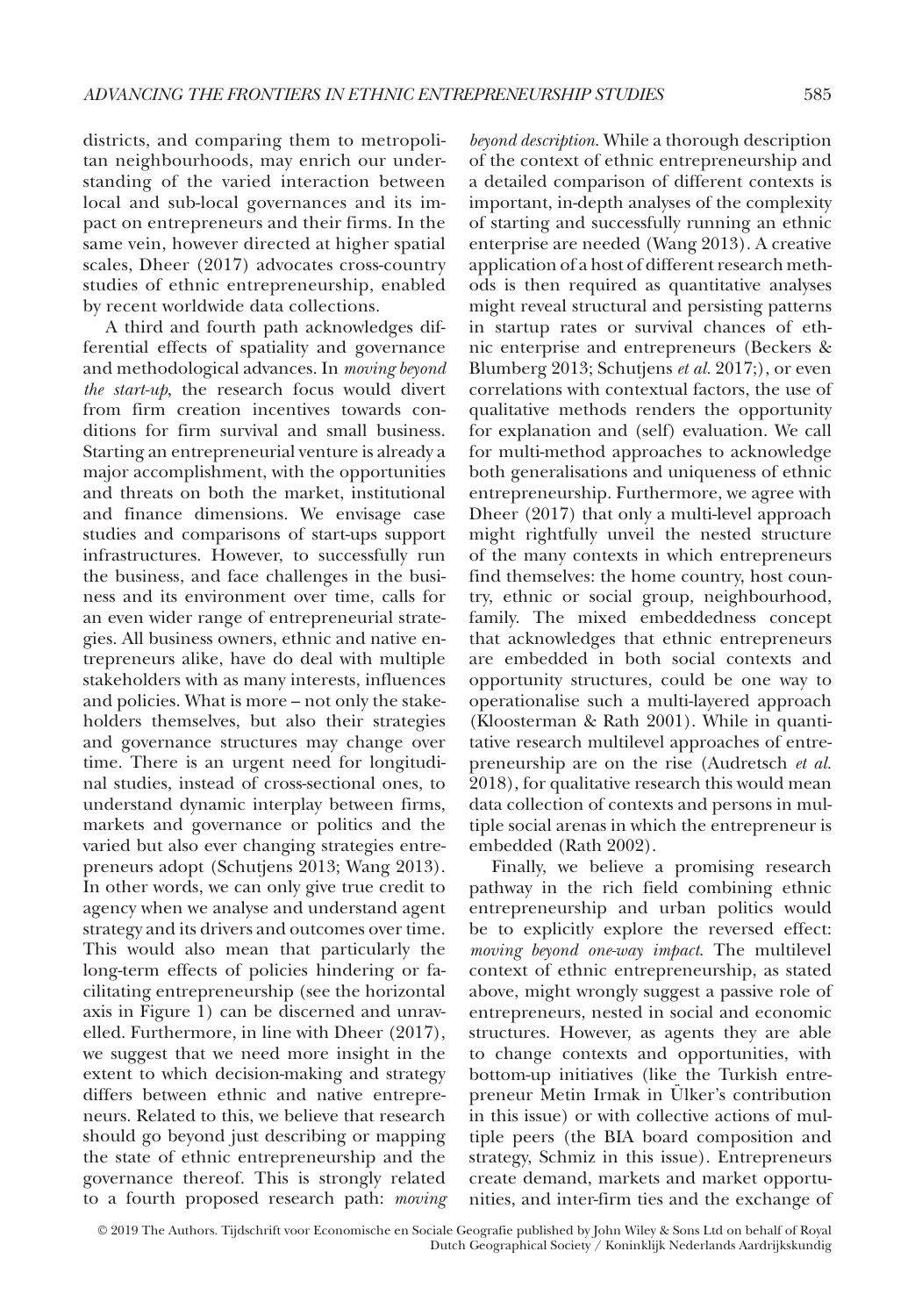resources open up new (economic) opportunities for others. As Wang (2013, p. 106) nicely put it: 'such an approach emphasises the role of place as both "environment/context" and mechanism in ethnic entrepreneurship'. Entrepreneurs may collaborate, and join forces to adapt or change local or municipal regulations. Ethnic entrepreneurs are increasingly regarded as important agents in neo-liberal urban restructuring and even neighbourhood regeneration (Glick Schiller & Çağlar 2013), it is clear that their role in symbolic urban transformation is also important (Parzer & Huber 2015). More particularly, ethnic businesses can both intentionally and unintentially affect neighbourhood images: respectively by their sheer presence shaping the image and perception of other stakeholders, and a more active 'conducive' role in communicating symbols and activities that reinforce the diversity image of not only specific 'migrant' neighbourhoods, but also the city as a whole (Aytar & Rath 2012).

#### **REFERENCES**

- Audretsch, D., M. Belitski & S. Desai (2018), National Business Regulations and City Entrepreneurship in Europe: A Multilevel Nested Analysis. *Entrepreneurship, Theory and Practice* 43, pp. 1148–1165.
- AYTAR, V. & J. RATH (2012), Introduction: Ethnic neighbourhoods as places of leisure and consumption. *In*: V. AYTAR & J. RATH, eds., *Selling Ethnic Neighborhoods: The Rise of Neighborhoods as Places of Leisure and Consumption*, pp. 1–15. New York: Routledge.
- Aldrich, H.E., J.C. Cater, T.P. Jones & D. McEvoy (1981), Business Development and Selfsegregation: Asian Enterprise in Three British Cities. *In*: C. Peach, V. Robinson, & S. Smith, eds., *Ethnic Segregation in Cities*, pp. 179–190. London: Croom Helm.
- BAUBÖCK, R. (2003), Towards a Political Theory of Migrant Transnationalism. *International Migration Review* 37, pp. 700–723.
- Beckers, P.J. & B. Blumberg (2013), Immigrant Entrepreneurship on the Move: A Longitudinal Analysis of First and Second-Generation Immigrant Entrepreneurship in the Netherlands. *Entrepreneurship and Regional Development* 25(7–8), pp. 654–691.
- Coduras Martínez, A., J.M. Saiz-Alvarez & C. Cuervo-Arango Martínez (2013), Immigrant Entrepreneurship: An International Comparison. *Revista de Economía Mundial* 35, pp. 137–149.
- Dheer, R.J.S. (2017), Cross-national Differences in Entrepreneurial Activity: Role of Culture and Institutional Factors. *Small Business Economics* 48, pp. 813–842.
- Dvouletý, O. (2018), How to Analyse Determinants of Entrepreneurship and Self-employment at the Country Level? A Methodological Contribution. *Journal of Business Venturing Insights* 9, pp. 92–99.
- El Bouk, F., P. Vedder & Y. Te Poel (2013), The Networking Behavior of Moroccan and Turkish Immigrant Entrepreneurs in Two Dutch Neighborhoods: The Role of Ethnic Density. *Ethnicities* 13, pp. 771–794.
- Engelen, E. (2001), "Breaking in" and "Breaking out": A Weberian Approach to Entrepreneurial Opportunities. *Journal of Ethnic and Migration Studies* 27, pp. 203–223.
- GEM (2018), Global Entrepreneurship Index Data. Available at [https://thegedi.org/2018-global-en](https://thegedi.org/2018-global-entrepreneurship-index/)[trepreneurship-index/](https://thegedi.org/2018-global-entrepreneurship-index/) Accessed on 3 October 2019.
- Glick Schiller, N. & A. Çağlar (2009), Towards a Comparative Theory of Locality in Migration Studies: Migrant Incorporation and City Scale. *Journal of Ethnic and Migration Studies* 35, pp. 177–202.
- Glick Schiller, N. & A. Çalğar (2013), Locating Migrant Pathways of Economic Emplacement: Thinking beyond the Ethnic Lens. *Ethnicities* 13, pp. 494–514.
- Harvey, D. (1990), *The Condition of Postmodernity: An Enquiry into the Origins of Cultural Change*. Cambridge, MA: Blackwell.
- Jones, T., M. Ram, P. Edwards, A. Kiselinchev & L. Muchenjea (2014), Mixed Embeddedness and New Migrant Enterprise in the UK. *Entrepreneurship & Regional Development* 26, pp. 500–520.
- Lamine, W., S. Jack, A. Fayolle & D. Habaud (2015), One Step Beyond? Towards a Process View of Social Networks in Entrepreneurship. *Entrepreneurship & Regional Development* 27, pp. 413–429.
- Li, W. (1998), Anatomy of a New Ethnic Settlement. The Chinese Ethnoburb in Los Angeles. *Urban Studies* 35, pp. 479–501.
- Light, I. & C. Rosenstein (1995), *Race, Ethnicity, and Entrepreneurship in Urban America*. Hawthorne, NY: Aldine de Gruyter.
- Kloosterman, R.C. (2010), Matching Opportunities with Resources: A Framework for Analyzing

<sup>© 2019</sup> The Authors. Tijdschrift voor Economische en Sociale Geografie published by John Wiley & Sons Ltd on behalf of Royal Dutch Geographical Society / Koninklijk Nederlands Aardrijkskundig